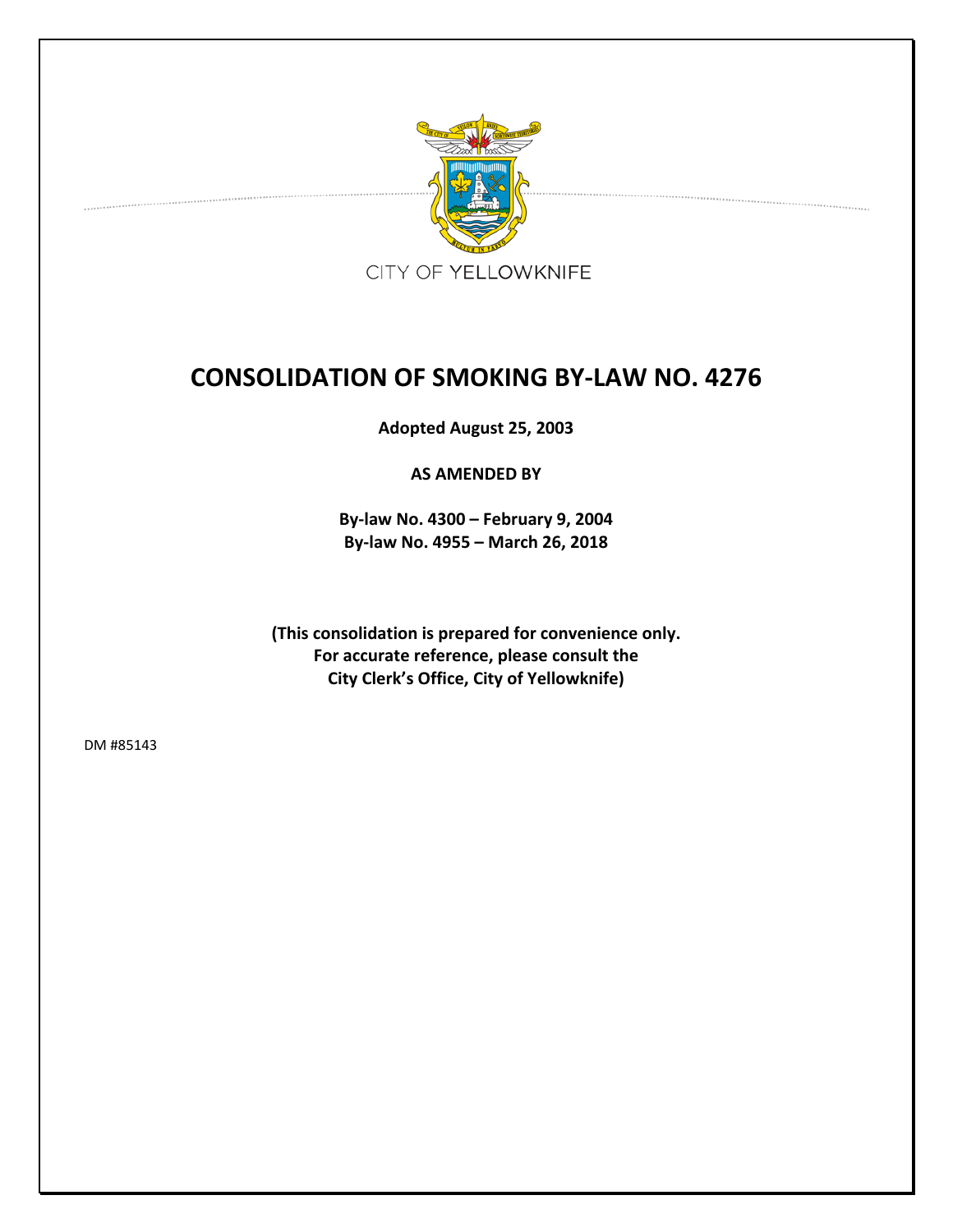#### **CITY OF YELLOWKNIFE BY‐LAW NO. 4276**

A BY‐LAW of the Municipal Corporation of the City of Yellowknife to prohibit and regulate smoking in public places;

PURSUANT TO Section 102 of the *Cities, Towns and Villages Act*, R.S.N.W.T., 1988 c. C‐8;

WHEREAS a Council may make by‐laws pursuant to Section 102 of the *Cities, Towns and Villages Act* respecting public health and contagious diseases, and, specifically, prohibiting or regulating smoking in public places; and

WHEREAS it is desirable in the interest of promoting the health, safety and welfare of the inhabitants of the City of Yellowknife, to prohibit or regulate smoking, or both, in public places in the City of Yellowknife as hereinafter set out;

NOW THEREFORE, THE COUNCILOF THE MUNICIPAL CORPORATIONOF THE CITYOF YELLOWKNIFE, in regular session duly assembled, enacts as follows:

#### **SHORT TITLE**

1. This by‐law may be cited as the "**Smoking By‐law"**.

# **INTERPRETATION**

- 2. In this by‐law:
	- "Canteen" means a military or quasi‐military mess or the canteen facility of a fire hall in respect of which a canteen licence has been issued pursuant to the *Liquor Act*;
	- "Childcare Centre" means an establishment provided for the care of children which is operated by municipal, territorial or federal governments or is privately owned or operated.

"City" means the Municipal Corporation of the City of Yellowknife;

#### **as amended by By‐law No. 4955 March 26, 2018**

| "City Recreational Property" | means "Public Parks" and "Recreation Facilities" as     |
|------------------------------|---------------------------------------------------------|
|                              | defined in the Public Parks and Recreational Facilities |
|                              | By-law No. 4564 as amended, but does not include        |
|                              | an "Improved Trail" as defined in that By-law;          |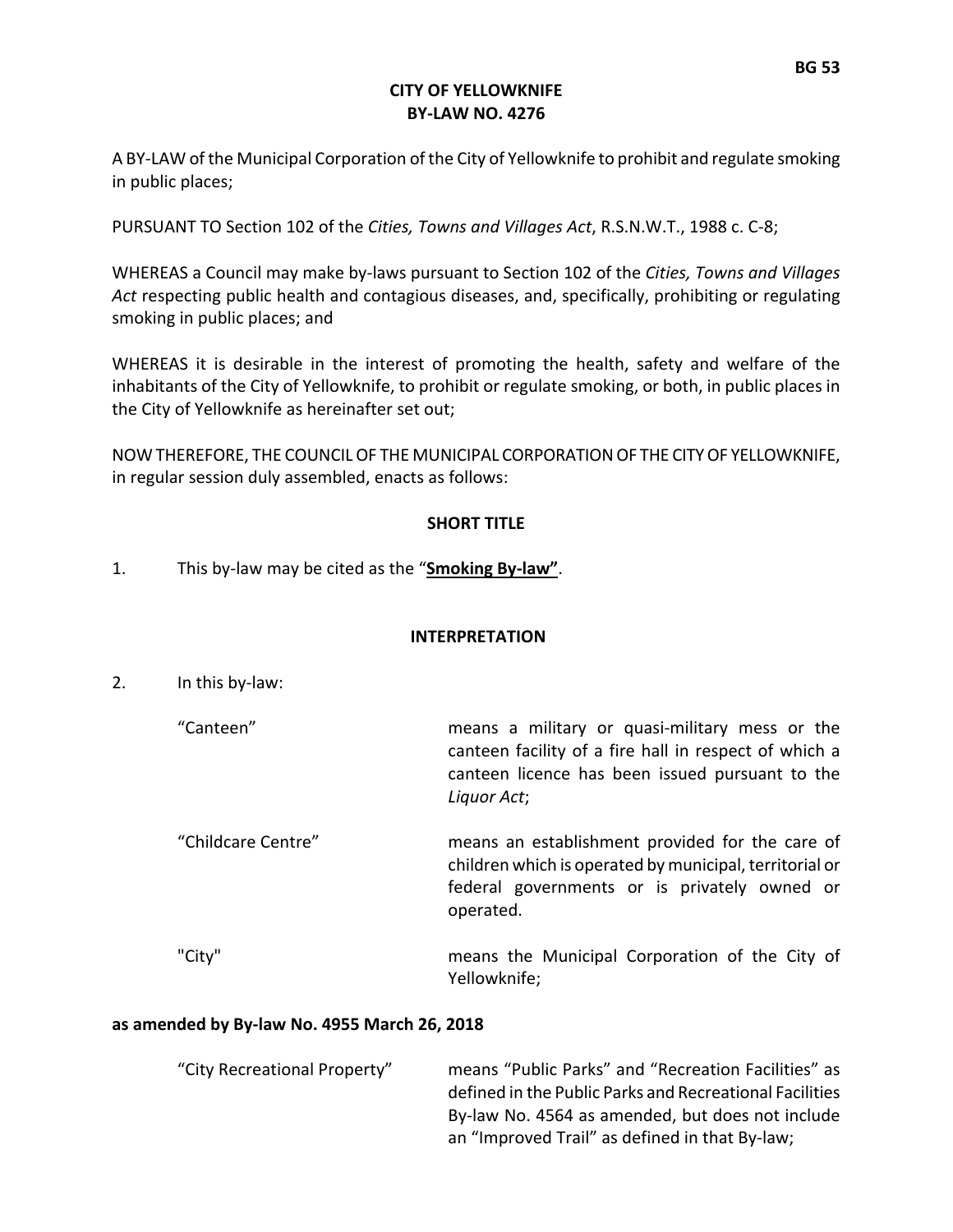| "Club"                            | means a social, sporting, community, benevolent or<br>fraternal order or society, or any branch of it, in<br>respect of which a club licence has been issued<br>pursuant to the Liquor Act;             |
|-----------------------------------|---------------------------------------------------------------------------------------------------------------------------------------------------------------------------------------------------------|
| "Cultural and<br>Sports Facility" | means a cultural and sports<br>facility in respect of which a cultural and sports<br>facility licence has been issued pursuant to the Liquor<br>Act;                                                    |
| "Health Care Clinic"              | means any place in which medical, dental, optical,<br>physiotherapy, chiropractic, therapeutic massage or<br>other similar health services are provided or<br>arranged but does not include a hospital; |

# **as amended by By‐law No. 4300 February 9, 2004**

| "Hospital"             | means an institution operated for the care of the<br>diseased, injured or sick people and includes a<br>nursing station and a health centre;                                                                                                                      |                                                                                                                   |
|------------------------|-------------------------------------------------------------------------------------------------------------------------------------------------------------------------------------------------------------------------------------------------------------------|-------------------------------------------------------------------------------------------------------------------|
| "Licensed Dining Room" | means a dining room in respect of which a dining<br>room licence has been issued pursuant to the Liquor<br>Act;                                                                                                                                                   |                                                                                                                   |
| "Officer"              | means a person who is appointed in accordance with<br>the Cities, Towns and Villages Act as a By-law Officer<br>to enforce the by-laws of the City of Yellowknife or<br>any Peace Officer who is authorized to enforce the<br>by-laws of the City of Yellowknife; |                                                                                                                   |
| "Place of Employment"  | means any indoor place of work other than:                                                                                                                                                                                                                        |                                                                                                                   |
|                        | (i)                                                                                                                                                                                                                                                               | a private home which also serves as a place<br>of work; or                                                        |
|                        | (ii)                                                                                                                                                                                                                                                              | workplace occupied solely<br>by<br>an<br>a<br>independent contractor or only by the<br>partners to a partnership. |
| "Post"                 | means the erection or placing of a sign and includes<br>the act of keeping the sign continuously displayed;                                                                                                                                                       |                                                                                                                   |
| " Private Recreational | means a private recreational                                                                                                                                                                                                                                      |                                                                                                                   |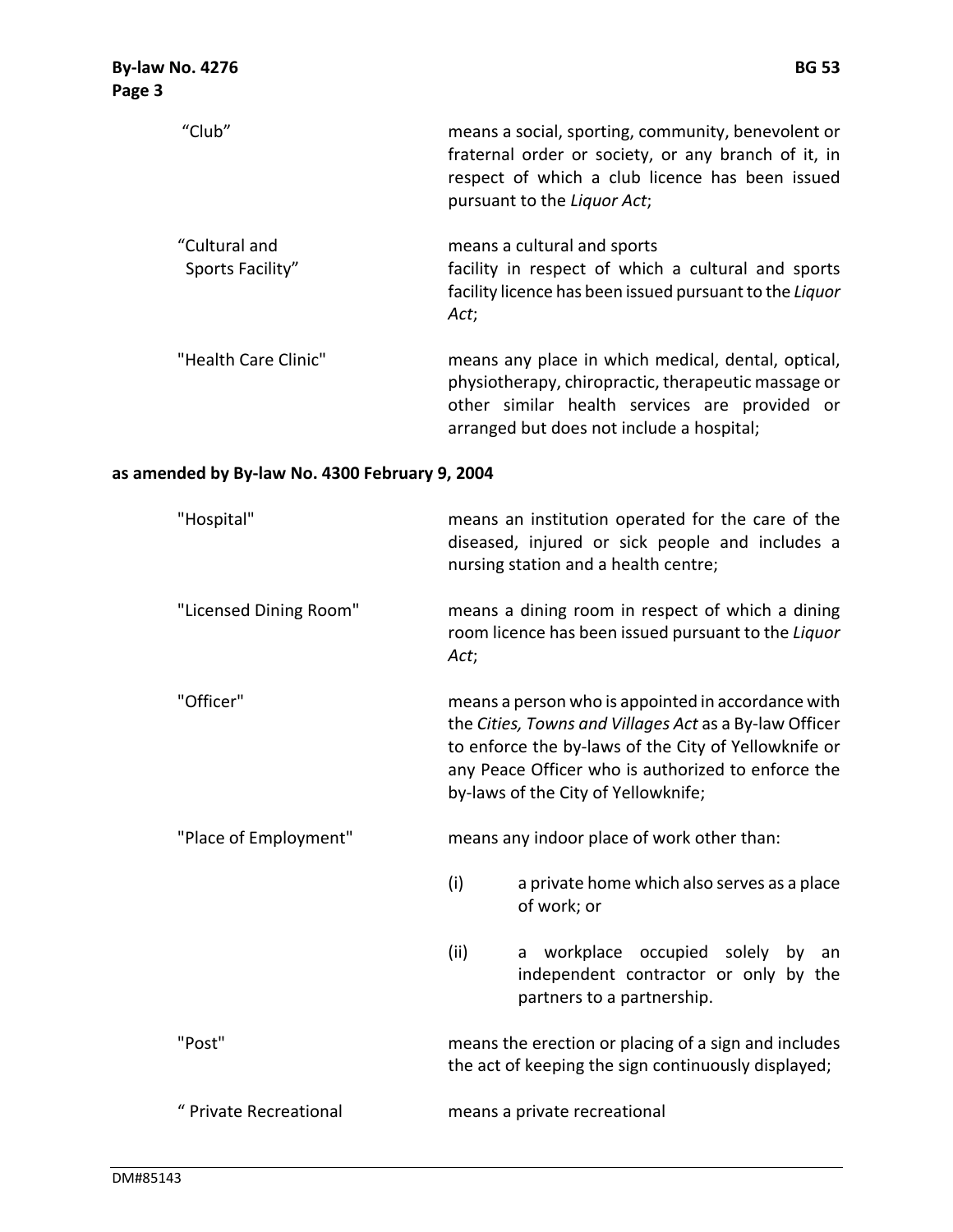**"Private Social Function" deleted**

| as amended by By-law No. 4300 February 9, 2004 |               |                                                                                                                                                                                                                                                                                                                                                                                                                                                                                                                                           |
|------------------------------------------------|---------------|-------------------------------------------------------------------------------------------------------------------------------------------------------------------------------------------------------------------------------------------------------------------------------------------------------------------------------------------------------------------------------------------------------------------------------------------------------------------------------------------------------------------------------------------|
| "Proprietor"                                   | means:<br>(i) | the person who controls, governs or directs<br>the activity carried on within the building,<br>place or premises referred to in this by-law<br>and includes any person in charge thereof<br>or any person who controls, governs or<br>directs the activity carried on therein;                                                                                                                                                                                                                                                            |
|                                                | (ii)          | the owner or driver of a taxi cab;                                                                                                                                                                                                                                                                                                                                                                                                                                                                                                        |
|                                                | (iii)         | the owner or driver of a public bus or other<br>form of public transportation;                                                                                                                                                                                                                                                                                                                                                                                                                                                            |
|                                                | (iv)          | the owner or driver of a school bus;                                                                                                                                                                                                                                                                                                                                                                                                                                                                                                      |
|                                                | (v)           | the governing body of a hospital, health<br>care facility, school or college;                                                                                                                                                                                                                                                                                                                                                                                                                                                             |
| "Public Place"                                 | for           | means a building or enclosed structure or portion<br>thereof used for the gathering together of persons<br>purposes of education, worship,<br>the<br>entertainment, recreation, business or amusement<br>including restaurants, licenced dining rooms,<br>canteens, clubs, cocktail lounges, cultural and sports<br>facilities and private recreational facilities. A private<br>residential dwelling, a private vehicle or a place of<br>employment which is not generally accessible to the<br>public are not considered public places. |
| "Reception Area"                               |               | means the public space of an office or other<br>establishment used for the receiving or greeting of<br>customers, clients or other persons dealing with such<br>office or establishment;                                                                                                                                                                                                                                                                                                                                                  |
| "Restaurant"                                   | Act;          | means a dining room or similar public eating place<br>that is not a licenced premise pursuant to the Liquor                                                                                                                                                                                                                                                                                                                                                                                                                               |

Facility" **facility** in respect of which a private recreational

*Act*;

facility licence has been issued pursuant to the *Liquor*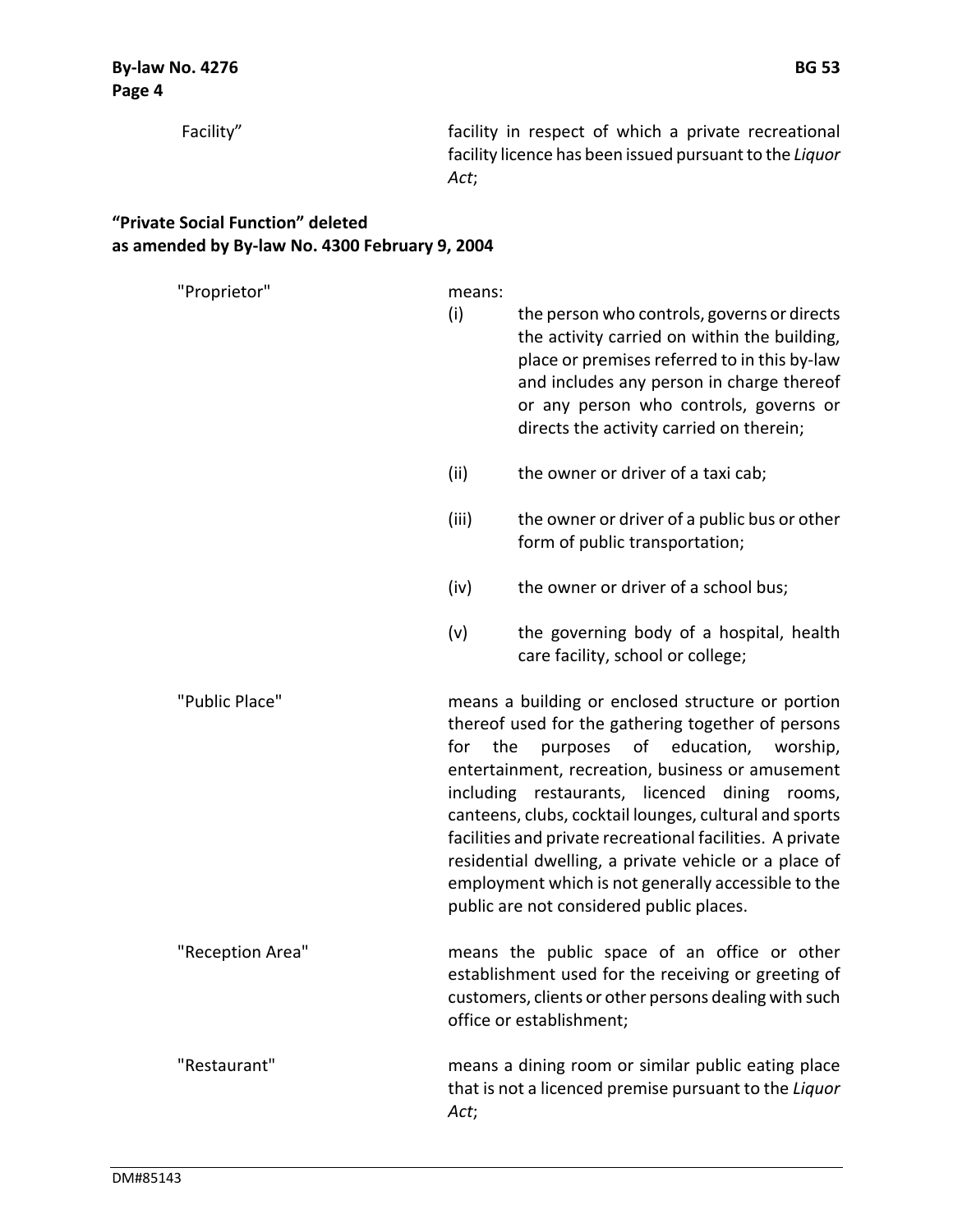| "Retail Shop"      | means any indoor place or premises, booth or stall<br>where goods are displayed or offered for sale by<br>retail, but does not include a restaurant, licenced<br>dining room or a hotel;                                                                                                 |
|--------------------|------------------------------------------------------------------------------------------------------------------------------------------------------------------------------------------------------------------------------------------------------------------------------------------|
| "Service Business" | means any business that derives the majority of<br>revenue from the provision of services and includes<br>but is not limited to a barber shop, hair salon, real<br>estate office, dry cleaner, mechanical shop, appliance<br>repair shop, travel agency, law firm or accounting<br>firm; |
| "Service Counter"  | means a counter at which one or more persons are<br>standing awaiting service of any kind, but does not<br>include a counter or desk where the customer is<br>seated to do business;                                                                                                     |
| "Conrich           | moans a line of ano ar mare narsans standing                                                                                                                                                                                                                                             |

"Service Line" means a line of one or more persons standing awaiting service of any kind, and includes but is not limited to sales, transactions, provision of information or advice and the exchange or transfer of money or goods, but does not include a counter or desk where the customer is seated to do business or a service line at a private social function;

#### **As amended by By‐law No. 4955 March 26, 2018**

"Smoke" or Smoking" means to inhale, exhale, burn, carry or control a lighted cigarette, cigar, pipe, or other equipment that burns any substance, including without limitation tobacco and cannabis, or generates smoke, and includes Vaping;

#### **As amended by By‐law No. 4955 March 26, 2018**

"Vaping" means the use of an electronic cigarette, vaporizer, or other similar equipment used to vaporize any substance whether or not it contains nicotine.

#### **SMOKING RESTRICTIONS**

3. No person shall smoke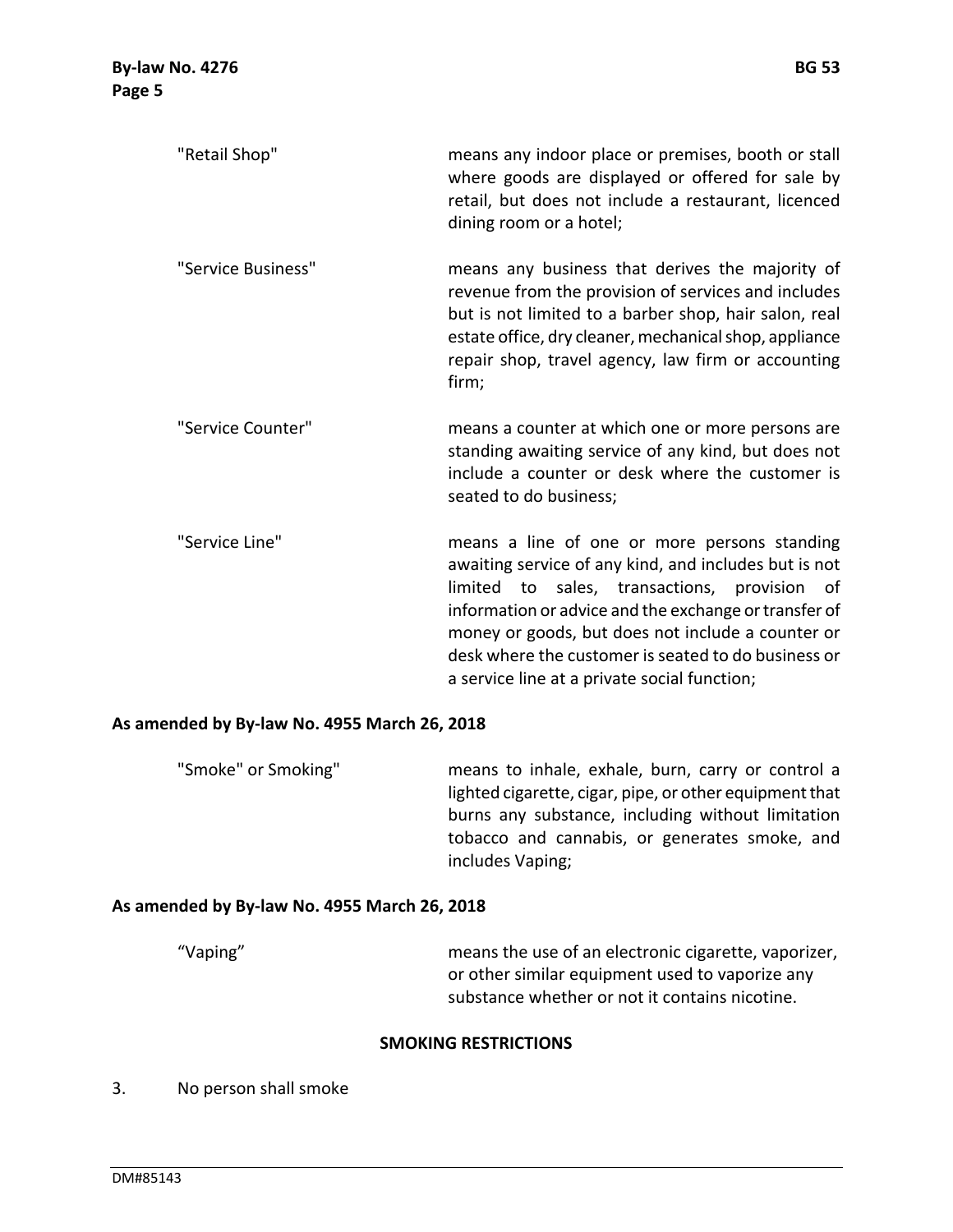# **as amended by By‐law No. 4955 March 26, 2018 as amended by By‐law No. 4300 February 9, 2004**

- (a) in a public place;
- (b) in the common areas of buildings that are generally open to and accessible by the public or generally available for common use by the occupants including, but not limited to, hallways, foyers, stairways, elevators, escalators, laundry rooms, washrooms and amenity areas;
- (c) in any part of a service business where clients are served;
- (d) in any reception area;
- (e) in a taxi cab or limousine whether on or off duty;
- (f) in a school bus, city transit bus or other form of public transportation or in a transit shelter used for any of these forms of transportation;
- (g) while standing in or near a service line or service counter in any building generally open to and accessible by the public;
- (h) in any part of a retail shop generally open to and accessible by the public;
- (i) in a cultural or sports facility;
- $(i)$  in a hotel or motel room designated by the proprietor as non-smoking;
- (k) in the concourse of a retail shopping centre;
- (l) in a childcare centre;
- (m) in a health care clinic;
- (n) in a hospital except in a smoking area designated as such by the proprietor; or
- (o) on any City Recreational Property except:
	- (i) in a smoking area designated as such by the City; or
	- (ii) when it is part of a cultural or spiritual ceremony.
- 4. No person shall smoke in any facility or vehicle leased, owned, rented, chartered or operated by the City.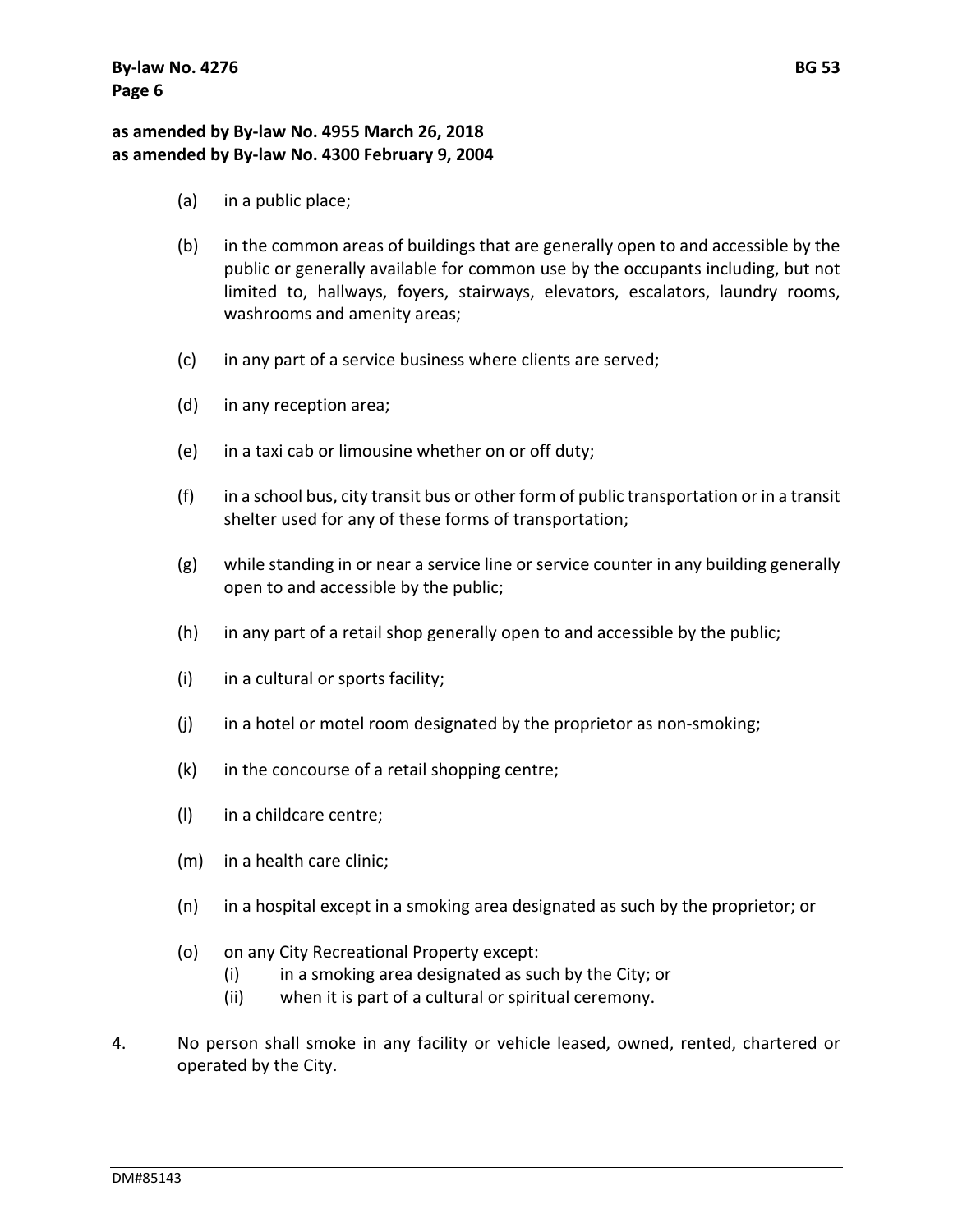#### **GENERAL PROVISIONS**

5. Notwithstanding the specific provisions listed elsewhere in this by-law, the proprietor of any building, or other indoor premise not specifically listed in this by‐law, may designate all or any portion of such premises as a non‐smoking area by posting therein no smoking signs in accordance with this by‐law.

# **as amended by By‐law No. 4300 February 9, 2004**

- 6. When the proprietor of any premises has designated the premises or a portion thereof as a non‐smoking area or where this by‐law prohibits smoking in all or a portion of the premises, the proprietor shall:
	- (a) post signs in conspicuous locations as prescribed in this by‐law; and

# **as amended by By‐law No. 4300 February 9, 2004**

- (b) not permitsmoking in the premises or portion thereof which has been designated a non‐smoking area.
- 7. No person shall smoke in a non‐smoking area designated by a proprietor or established pursuant to this by‐law.
- 8. No proprietor shall place ashtrays or similar receptacles on tables or other locations where smoking is prohibited by this by‐law.

#### **SIGNS**

- 9. The proprietor of any building, structure, space, place or area where smoking is prohibited by this by‐law shall post a sign in proximity to the main entrance bearing the text
- 10. "THIS IS A SMOKE‐FREE ENVIRONMENT ‐ NO SMOKING".
- 11. All signs required to be posted pursuant to this by-law shall conform to the following specifications:
	- (a) all signs shall include the words "City of Yellowknife By-law No. 4276" in letters not less than one‐half (2) of the height for signs with letter height of three (3) centimeters and not less than one-quarter  $(1/4)$  of the height of letters on all other sizes of signs;
	- (b) any sign posted to designate no smoking shall display the international symbol as set out in Schedule "A", attached hereto and forming part of this by-law. Such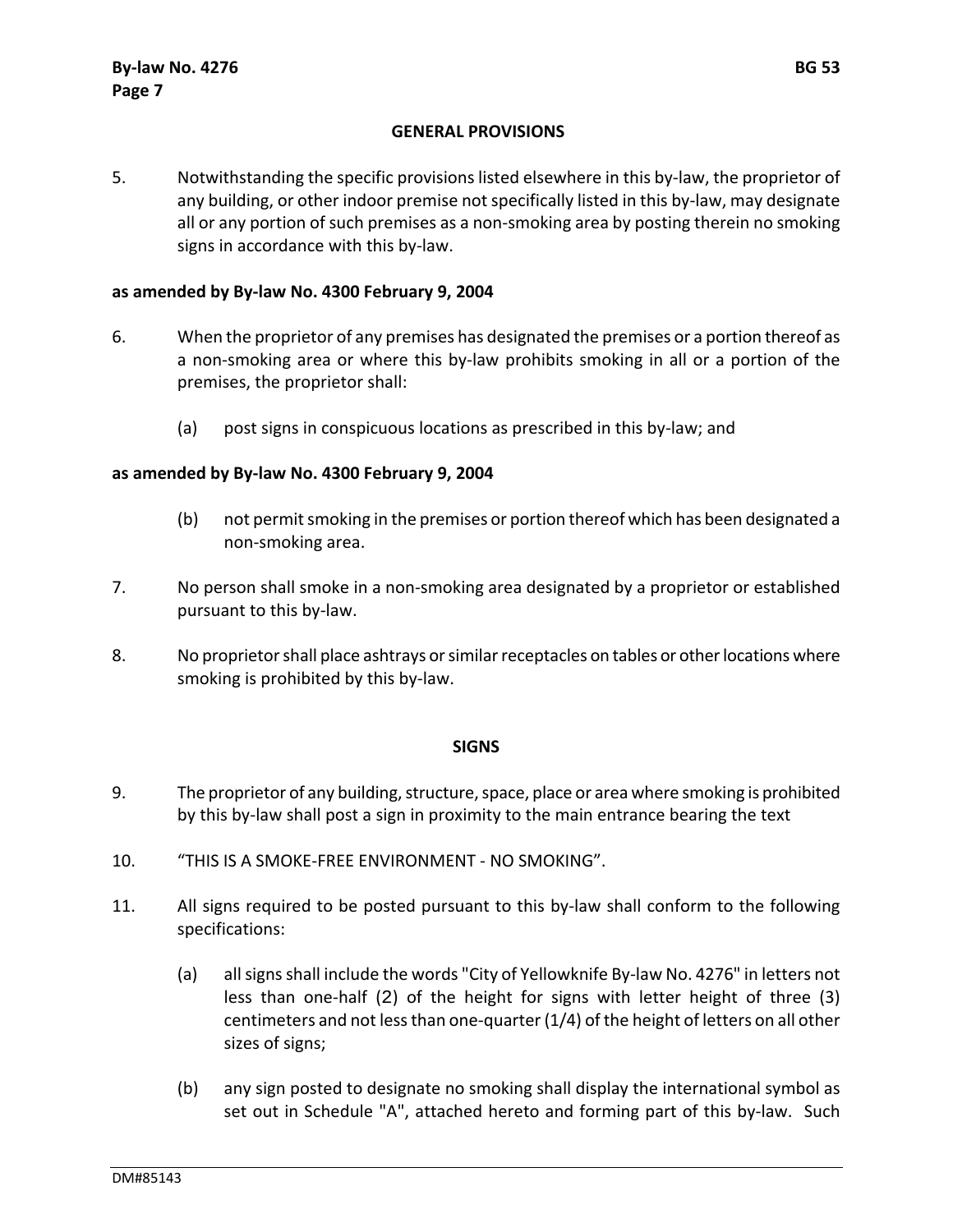graphic symbol shall occupy not less than twenty‐five (25%) percent of the size of the sign;

- (c) signs shall consist of at least two (2) contrasting colours, or if the lettering is to be applied to a clear panel then the lettering shall contrast to the colour of the background;
- (d) all signs used to identify smoking or non‐smoking areas shall be placed at a height and location easily seen by a person in the premises, and shall not be obscured in any way;
- (e) the size of lettering for signs shall be based upon heights and viewing distances as set out in Schedule "B" attached hereto and forming part of this by-law;
- (f) lettering may be in either upper case or lower case or a combination thereof but "letter height" when used in this section means the actual height of a letter whether or not it is in upper or lower case.
- 12. Any sign that quotes By‐law No. 4071 shall be acceptable for two years following the effective date of this by-law provided that the remaining text complies with the provisions of this by‐law.
- 13. No person shall remove, alter, conceal, deface or destroy any sign posted by any person pursuant to this by‐law.

#### **PENALTIES**

- 14. Any corporation which fails or neglects to perform the duties or requirements imposed upon it under the provisions of this by-law is guilty of an offence and liable on summary conviction to a fine not exceeding ten thousand dollars (\$10,000).
- 15. Any individual, other than a corporation, who contravenes any of the provisions or requirements of this by‐law is guilty of an offence and liable on summary conviction to a fine not exceeding two thousand dollars (\$2,000).
- 16. An Officer may issue a Summary Offence Ticket Information in the form prescribed by the *Summary Conviction Procedures Act* and regulations, to any person who violates any provision of this by‐law and such individual or corporation may, in lieu of prosecution, pay the City the voluntary penalty, for the offense as listed in Schedule C, attached hereto and forming part of this by-law, prior to the court date specified on the ticket.
- 17. Should any provision of this by-law be found to be invalid then such invalid provision shall be severed and the remaining by‐law shall be maintained.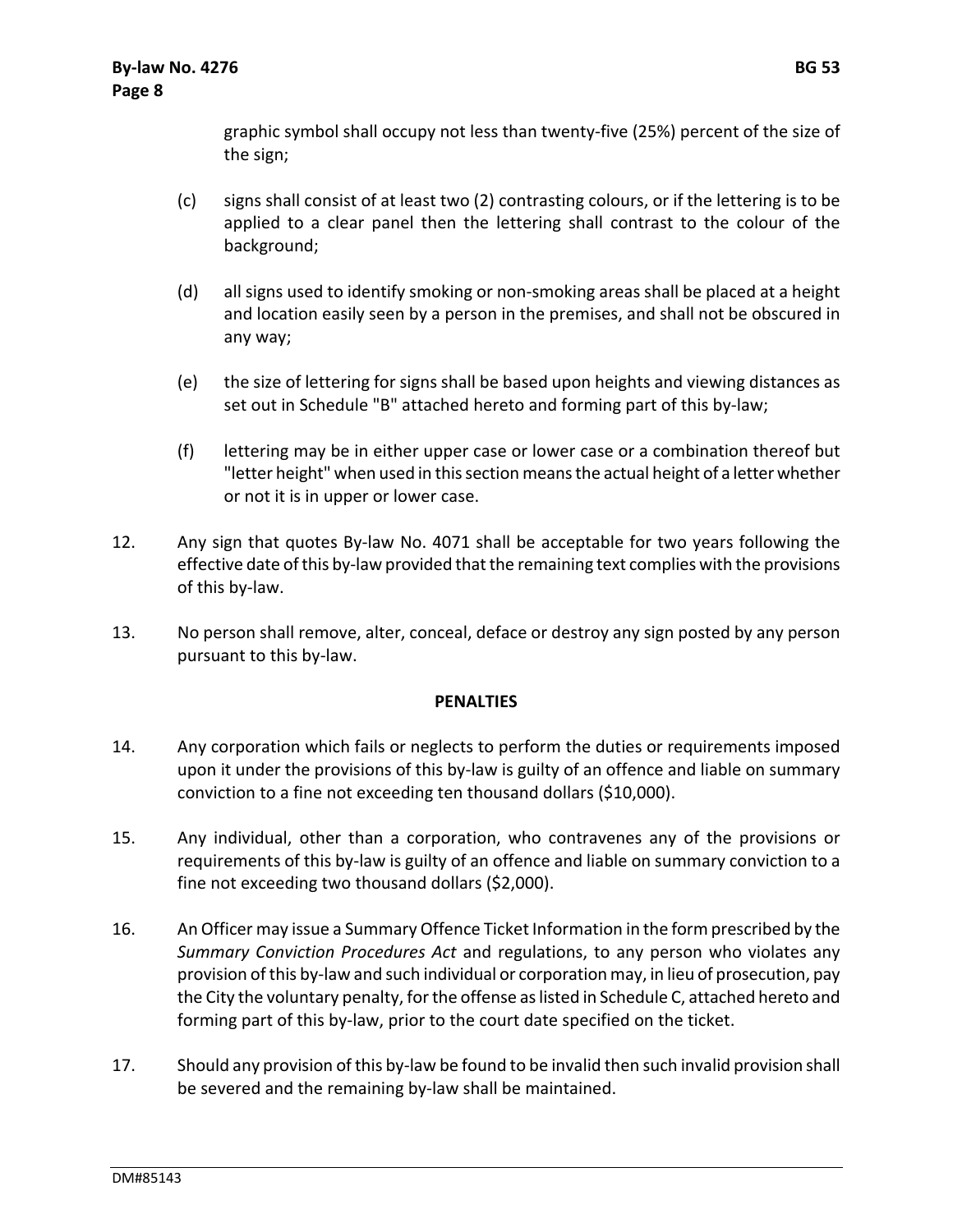#### **REPEALS**

18. By-law Nos. 4071 and 4237 are hereby repealed.

# **EFFECT**

19. This by-law shall come into effect on October 1, 2003 and when otherwise meeting the requirements of sections 56 and 57 of the *Cities, Towns and Villages Act*.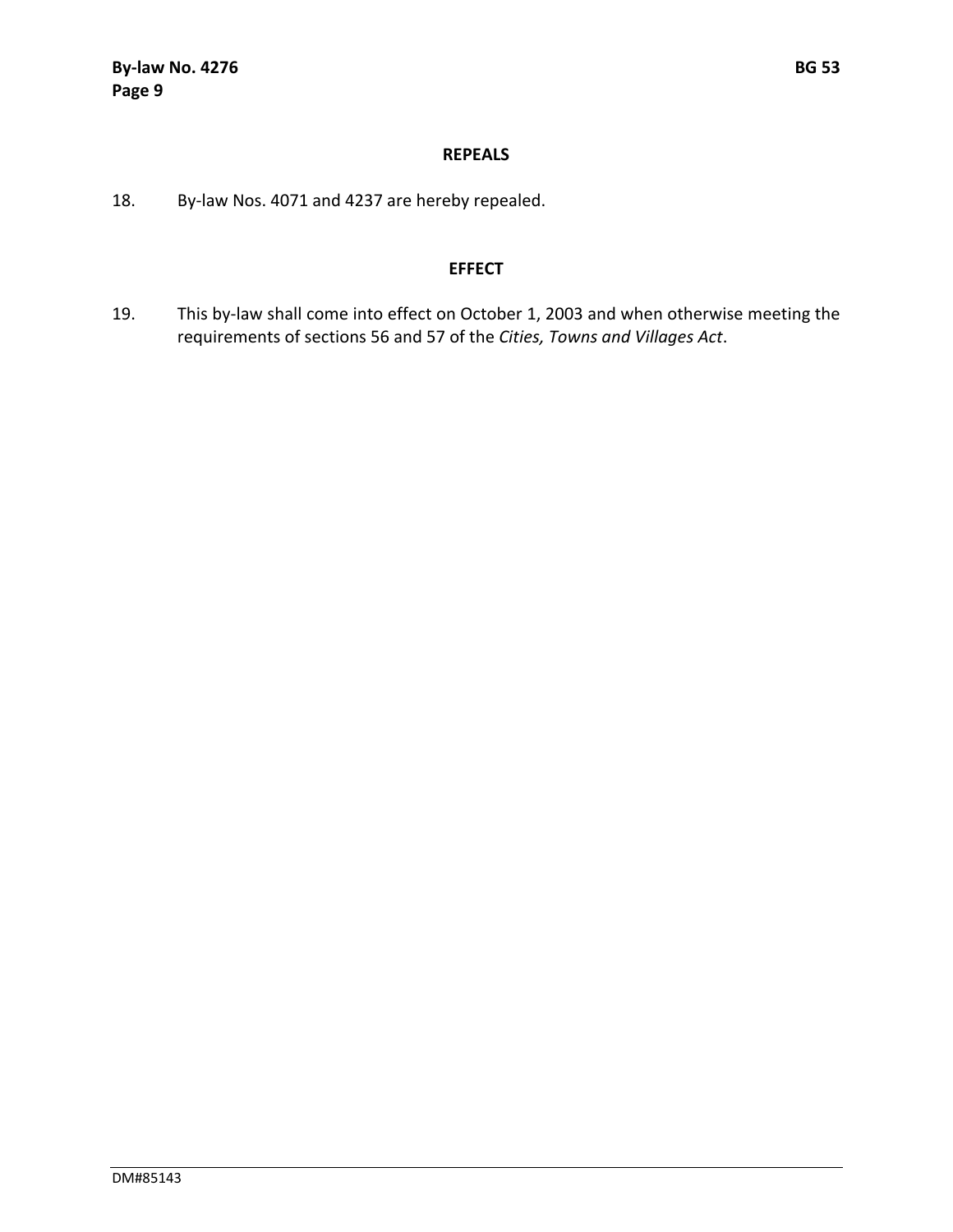# **CITY OF YELLOWKNIFE BY‐LAW NO. 4276 Schedule A**

**Page 1**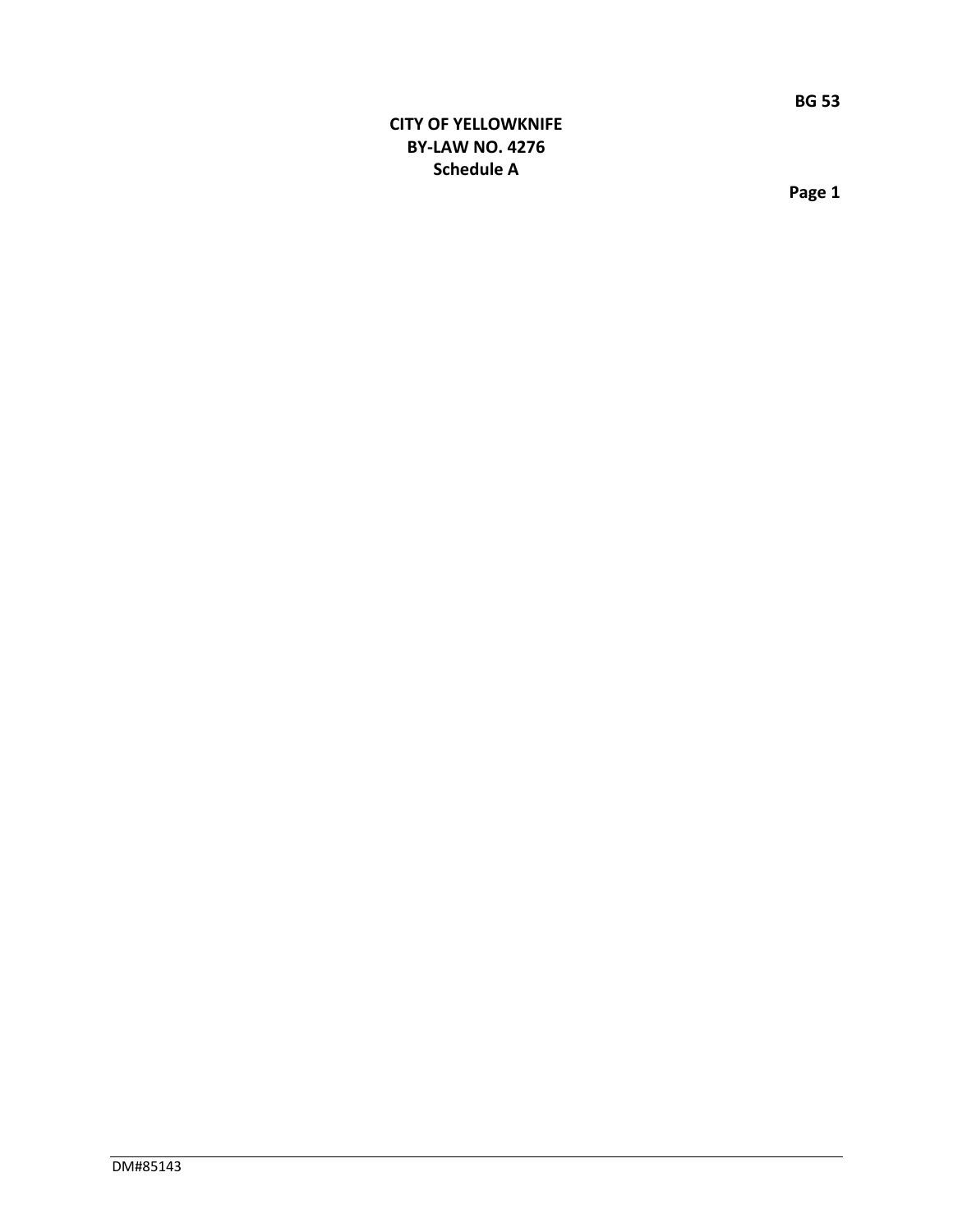**Page 1**

The size of lettering for all signs shall be not less than the following heights based upon the following maximum viewing distances in direct line of sight:

| <b>Viewing Distance</b> | Letter Height   |
|-------------------------|-----------------|
| 3 m or less             | 2 cms           |
| 6 m or less             | 5 cms           |
| 12 m or less            | 7 cms           |
| 24 m or less            | $10 \text{ cm}$ |
| 24 m or more            | 15 cms          |

DM#85143